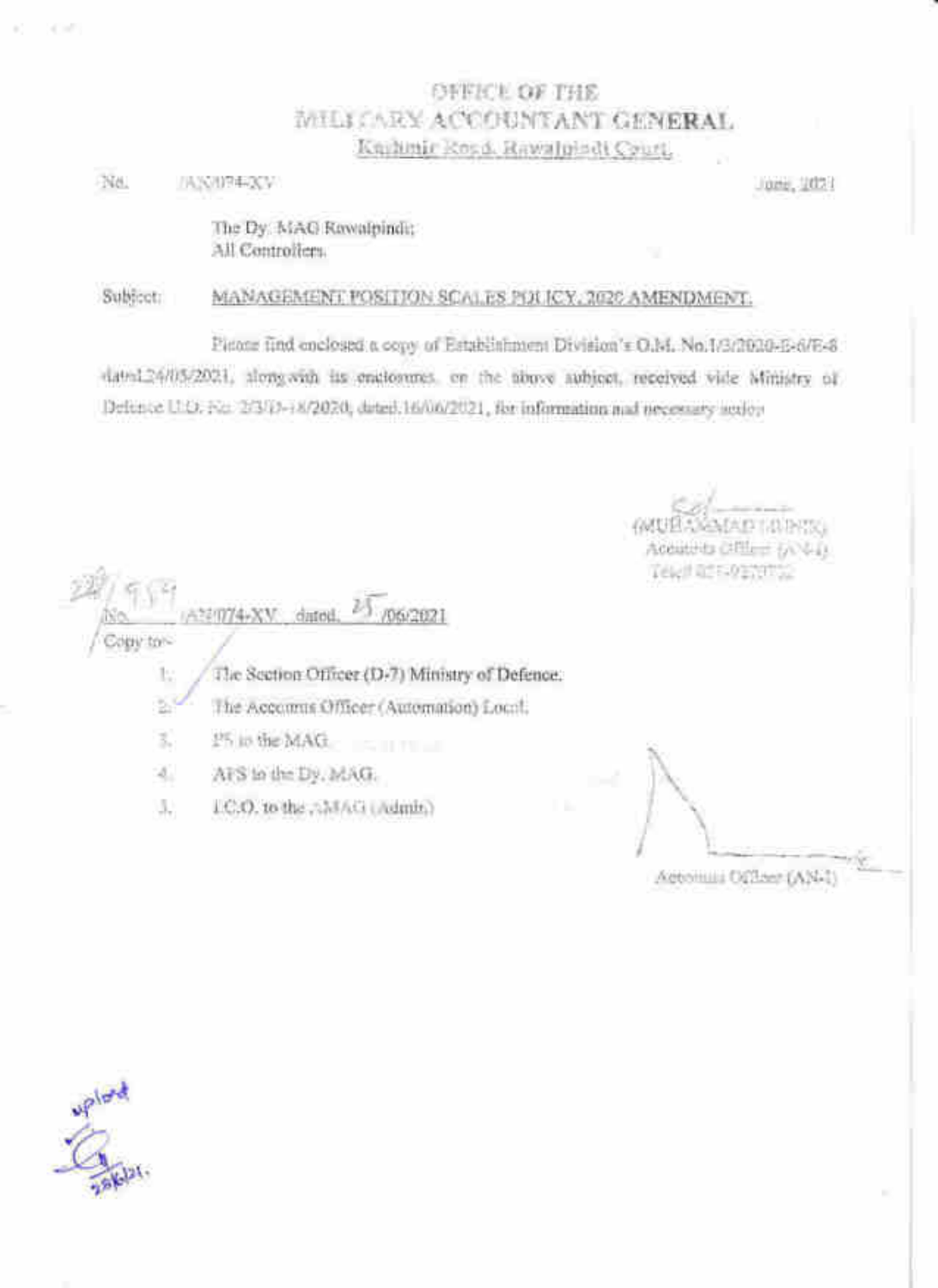

## **GOVERNMENT OF PAKIST** MINISTRY OF DEFENGER (DEFENCE DIVISION)

#### Subject: - MANAGEMENT POSITION SCALES POLIC 2020 **AMENOMENT**

In continuation of this Ministry's U.O of even number dated 6th July, 25th August, 24th September, 2020 and 19th January, 2021. Kindly find enclosed another copy of Establishment Division's O.M. No. 1/3/2020-E-6/E-8 dated 24<sup>th</sup> May, 2021, alongwith its enclosures, on the above cited subject, for information and necessary action, please.

MAG, Pakistan Military Accounts Deptt, Rawalpindi Surveyor General, Survey of Pakistan, Rawalpindi D.3. Military Lands & Cantonments, Rawalpindi D.G. Pakistan Armed Services Board, Rawalpindi QG, Pakistan Maritime Security Agency, Karachi DG, FGEIs (C/G) Directorate, Rawalpindi Dte Gen, ISI, Islamabad Director (Admin) JSHQ, Chaklala, Rawalpindi SD Dte (SD-1), GHO, Rawalpindi Director (Admin) AHO, Islamabad Director (Admin), NHO, Islamabad

2 2 JUN 2021

Min of Def.u.o.No. 2/3/D-18/2020 dated 16<sup>th</sup> June, 2021

Copy for information / necessary action to: -

 $Snr$  39-V  $2S-I$  $JS-IV$  $JS-IV$ JS-VII DS (Army-C) DCM. APS to JS-III

Copy for information, with reference to their O.M. quoted above to:-

Establishment Division. (Mr. Zain Aziz) Section Officer (E-VIII) Islamabad.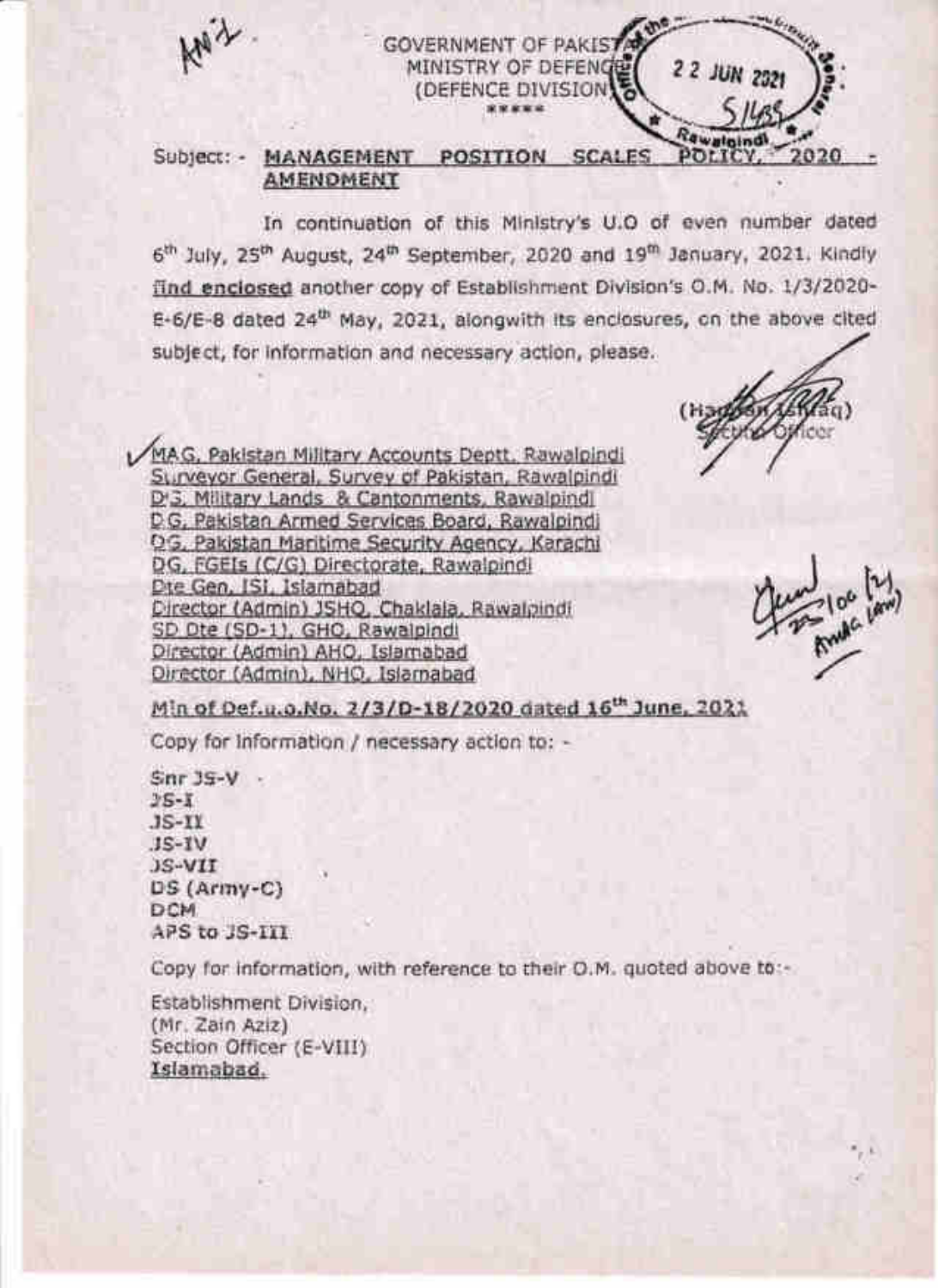**Government of Pakistan Cabinet Secretariat Establishment Division** .....

Islamabad, th

No. 1/3/2020-E-6/E-8

Ł

ü.

### **OFFICE MEMORANDUM**

Subject:

# **MANAGEMENT POSITION SCALES POLICY 2020-Amsade**

The undersigned is directed to refer to this Division's O.M. No. 1/3/2020-E-6 dated 12<sup>0</sup> January, 2021 and state that with the approval of the Prime Minister, following amendments have been made to the Management Position (MP) Sales Policy-2020 issued vide the O.M. referred above: -

Para 3(i)(f) is added as follows: -

a.

ъ.

"Shortlisting Criteria in line with para 3(iv) may be separately indicated in the advertisement and uploaded on the website of Division concerned which will come into force if more than fifteen (15) eligible applications are received against one (01) post."

In para 3(iv) of the MP Scales Policy-2020, after the words "will be called for interview by the Selection Committee", the following is inserted: -

"in cases where the number of eligible applicants against one post is fifteen (15) or less.

In case of more than fifteen (15) eligible applicants against a post, the Scrutiny Committee shall:

Shortlist a minimum of fifteen (15) candidates against each post based on the shortlisting criteria which shall be approved by the Secretary/Additional Secretary (Incharge) of the Division concerned prior to advertising the post.

The said criteria shall not only be referred in the advertisement but invariably be published on website of the

Wendet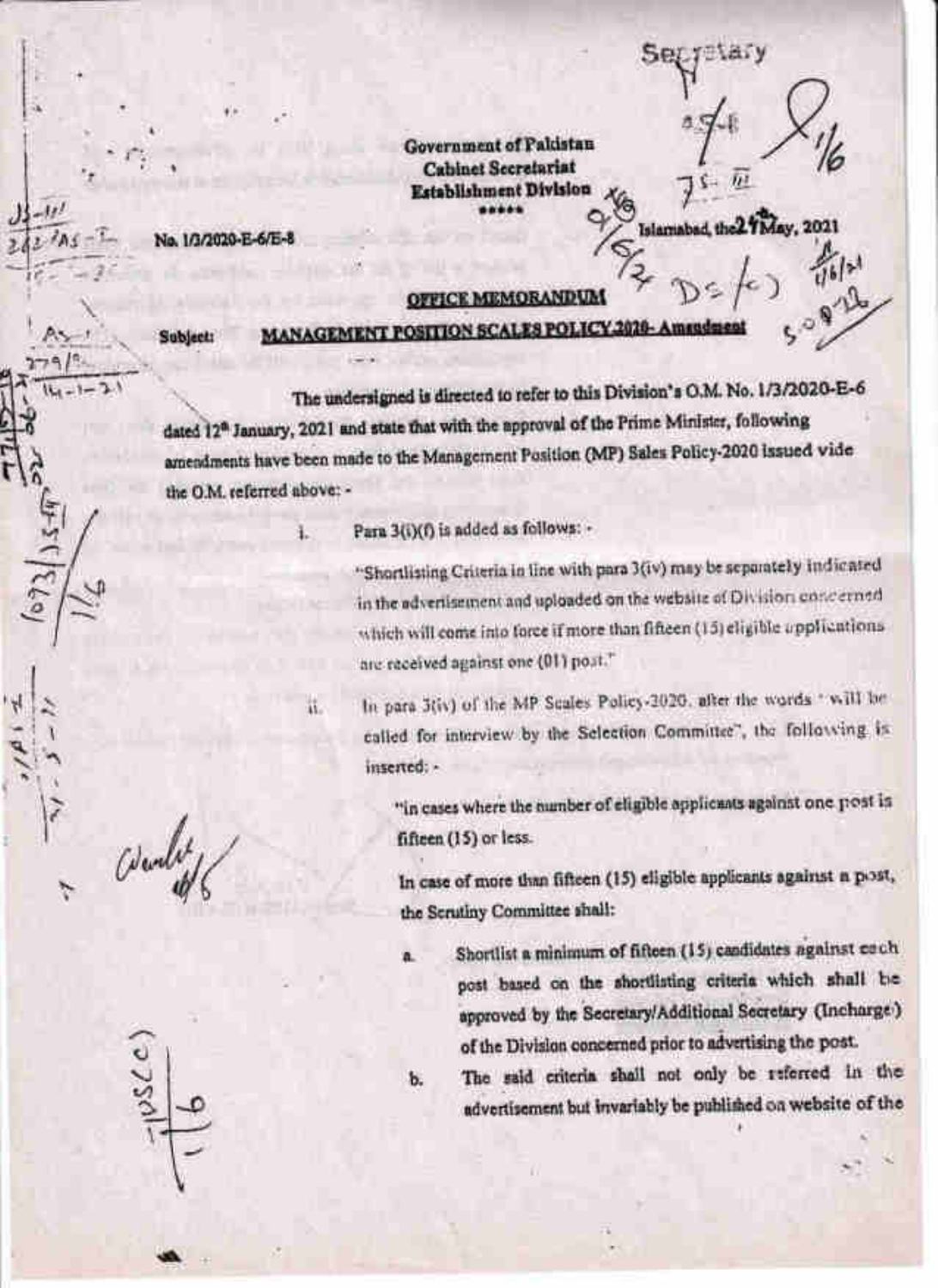Division concerned along with the advertisement and detailed Job Specifications/Job Description of the particular post(s).

Based on the said criteria, the Scrutiny Committee shall prepare a list of all the eligible candidates, in order of merit, that will be approved by the Secretary/Additional Secretary (Incharge) of the Division. The top fifteen (15) candidates, against each post, will be called for interview by the Selection Committee.

If after the interview, the Selection Committee does not find suitable candidates to complete a panel of minimum three (03) for the appointing authority amongst the first fifteen (15) candidates, it shall have the authority to call the next batch of candidates, in order of merit, for interview. In such cases, the batch shall not consist of less than five (95). and more than fifteen (15) candidates

Provided that where the number of remaining eligible candidates is less than five (05), all auch eligible. candidates shall be called for interview."

Updated MP Scales Policy-2020 in line with the aforementioned amendments in circulated for information and necessary action.

Ench updated MP Scales Policy-2021

 $\mathcal{L}(\mathbb{R})$  . In (

nicewe, had his softlined accountable

 $m = 1$ 

Zain Aziz ection Officer (E-VIII)

The Secretaries/Additional Secretaries In-charge, All Ministries/Divisions. Government of Pakistan. Islamabad/Rawalpindi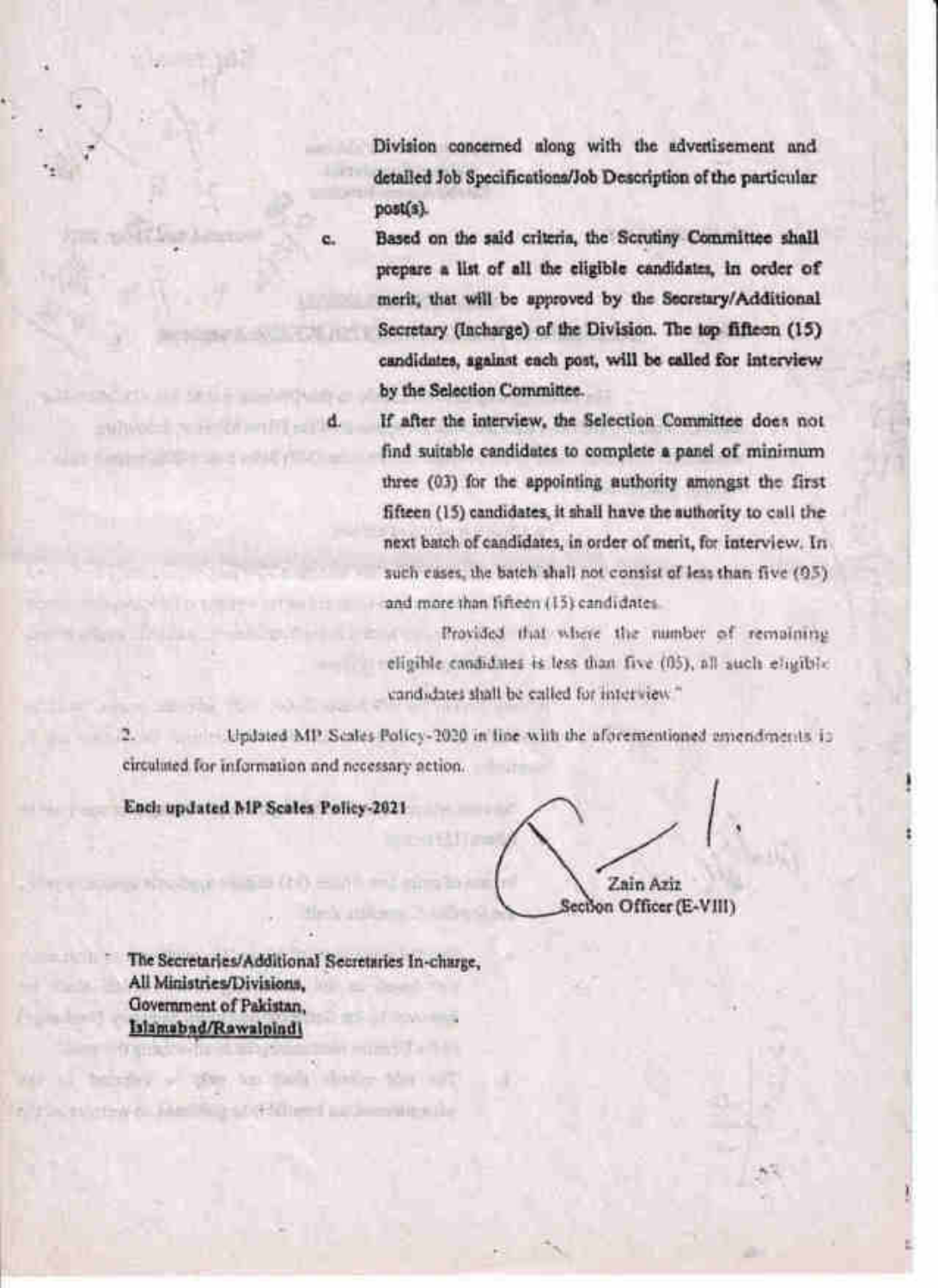## **GOVERNMENT OF PAKISTAN CABINET SECRETARIAT ESTABLISHMENT DIVISION**

No. 1/3/2020-E-6/E-8

ż

Islamabad, the 24<sup>th</sup> May, 2021

### **OFFICE MEMORANDUM**

## Subject: MANAGEMENT POSITION SCALES POLICY, 2020

The undersigned is directed to state that the Prime Minister has been pleased to approve the Management Position Scales Policy, 2020, hereinafter referred to as "MP Scales Policy, 2020" for making appointments of highly skilled / qualified professionals from open market on tenure basis (contract) against MP Scale positions in Ministries / Divisions, Attached Departments, Sub-ordinate Offices, Autonomous or Semi-Autonomous Bodies (either statutory or otherwise), Regulatory Authorities, etc. as under:

#### L. Pay Scales:

| S#   | Description                             | Remuneration/Pay Package               |
|------|-----------------------------------------|----------------------------------------|
|      | Management Position Scale I (MP-I)      | As determined by Finance Division from |
|      | II Management Position Scale II (MP-II) | tine to time, with the approval of the |
| TII. | Management Position Scale III (MP-HI)   | <b>I</b> Prime Minister.               |

#### $\mathbf{r}$ Need Assessment:

ili).

nie fe

The identification of need is an essential requirement for hiring of management scale professionals. For ascertaining the need for hiring a management scale professional, following shall be clearly established:-

- The positions / posts against which the management scale professionals  $\mathbf{I}$ . are required to be hired from open market should be identified clearly with due justification and expected outcome of hiring requisite human resources from open market.
- ii). The Finance Secretary, in consultation with Establishment Division, shall be empowered to approve creation of new MP Scale position.

The guiding principle for Ministries/Divisions should be that MP I Scale is meant for top tier, MP II Scale for second tier and MP III Scale for third tier of Management positions in an organization.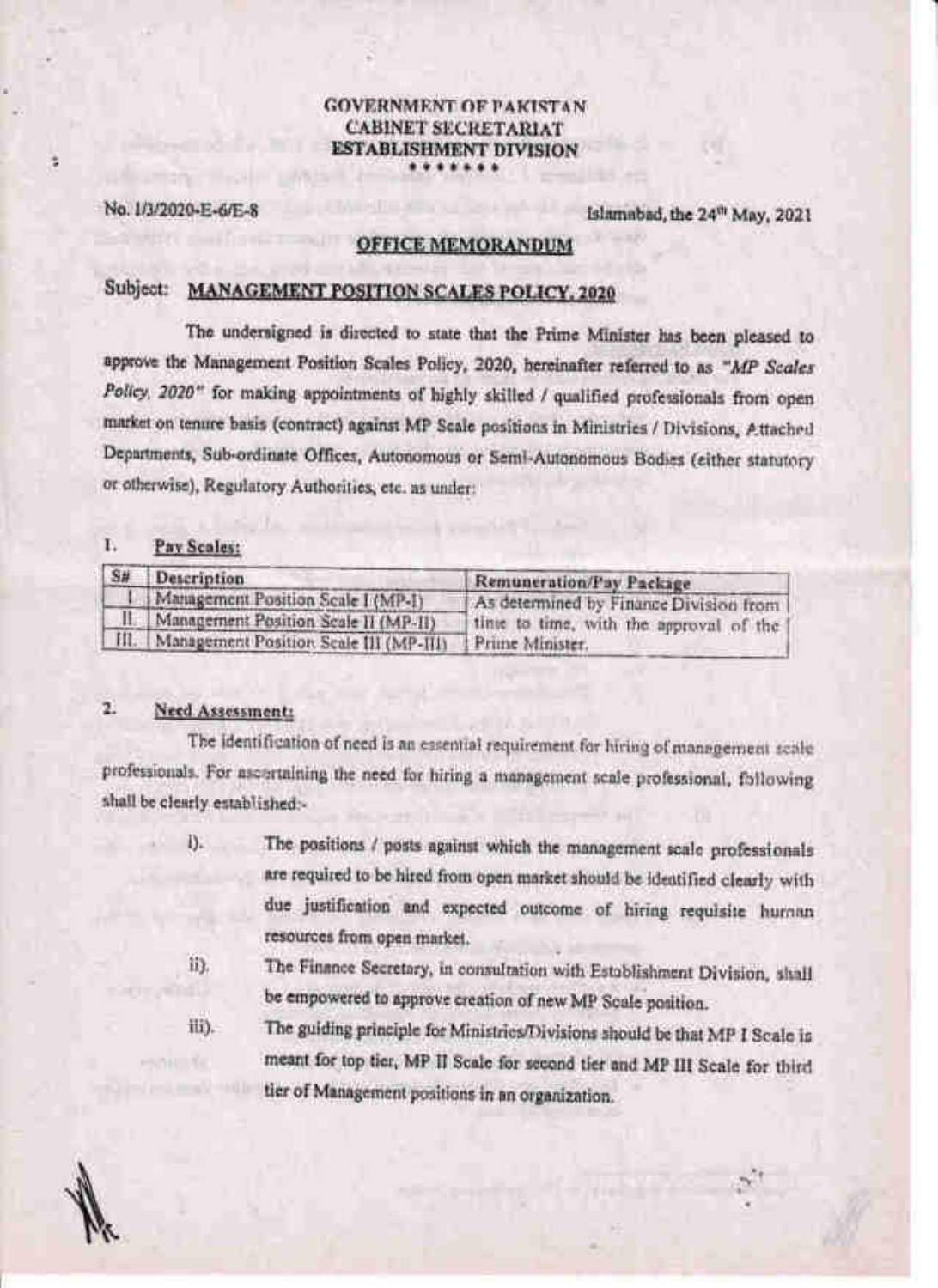iv).

In all cases of all such appointments, specific TORs will be developed by the Ministries / Divisions concerned featuring relevant qualification, experience, Job descriptions with deliverable and timelines etc. keeping in view the needs, objectives & goals of the organizations. These TORs shall also be made part of final recommendations being sent to the appointing authority for making appointments.

### Initial Recruitment:

The following criteria shall be observed for recruitment:

i).

3.

Vacancies shall be widely advertised in the national press, principally appearing in at least two national dailies, one in English and other in Urdu. indicating the following:

- Terms of Reference based on the needs, objectives & goals of the a). otganization
- Job description, targets with timeline & deliverables. bì.
- Job Specifications e.g. educational qualifications, requisite e). experience in number of year, age bracket, etc.
- Tenure of appointment d).
- Pay package e).
- [Shortlisting Criteria in line with para 3(iv) may be separately Đ. indicated in the advertisement and uploaded on the website of Division concerned which will come into force if more than fifteen (15) eligible applications are received against one (01) post.<sup>11</sup>

 $13$ ).

The relevant field(s) of qualification and experience shall be specified by the concerned Ministry/Division for each position before the advertisement and shall be mentioned accordingly in the advertisement.

HD.

There shall be a Scrutiny Committee constituted with approval of the concerned Administrative Secretary as follows:

. An officer not below the rank of Additional Secretary (where there is no Additional Secretary, then Senior JS or JS of the concerned Division

Chairperson

- Head of HR Wing of concerned organization
- · Joint Secretary / Deputy Secretary of the concerned Division

Member Member cum secretary

\* Added vide Extensioneen Division's COM, No. 1(2/2):30-E-65-E dated 24.05.2021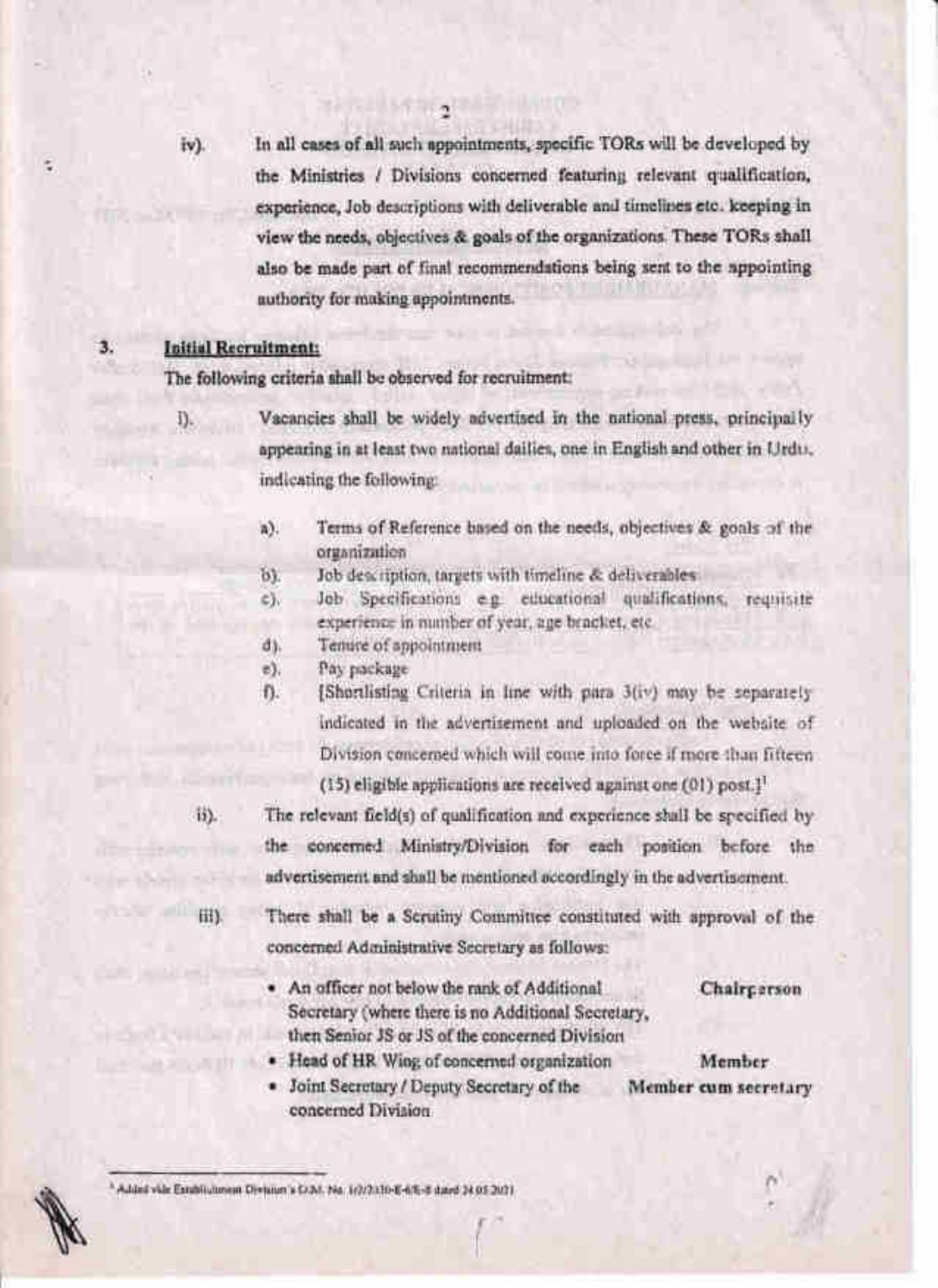iv).

a

This Scrutiny Comrnittee shall scrutinize applications and, based on the advertised criteria, prepare a list of all eligible candidates for interview by the Selection Committee constituted as per Schedule-I. There shall be no shortlisting of eligible candidates and all candidates having basic eligibility as per advertised eligibility criteria will be called for interview. by the Selection Committee [in cases where the number of eligible: applicants against one post is fifteen (15) or less'

In case of more than fifteen (15) etigible applicants against a post, the Scrutiny Committee shall:

- a. Shortlist a minimum of fifteen (15) candidates against each post based on the shortlisting criteria which shall be approved by the Secretary/Additional Secretary (Incharge) of the Division concerned prior to advertising the post.
- b. The said criteria shall not only be referred in the advertisement but invariably be published on website of the Division concerned along with the advertisement and detailed Job Specifications/Job Description of the particular post(s).
	- Based on the said criteria, the Scrutiny Committee shall prepare a list of all the eligible candidates, in order of merit, that will be approved by the Secretary/Additional Secretary (lncharge) of the Division. The top fifteen (15) candidates, against each post, will be called for interview by the Selection Committee.
- 

If after the interview, the Selection Committee does not find suitable candidates to cornplete a panel of minimum three (03) for the appointing authority amongst the first fifteen (15) candidates, it shall have the authority to call the next batch of candidates, in order of rnerit, for interview. In such cases, the batch shall not consist of less than five (05) and more than fifteen (15) candidates.

Provided that where the number of remaining eligible candidates is less than five (05), all such eligible candidates shall be called for interview.]<sup>2</sup>

v).

The Selection Committee, after conducting the interviews, shall recommend to the appointing authority a panel of minimum three (03) suitable candidates for each position, in order of merit, for appointment against the position.

:,

<sup>1</sup> Added vide Establishment Division's Q.M. No. 1/102020-E-6/E-8 dated 24.05.2021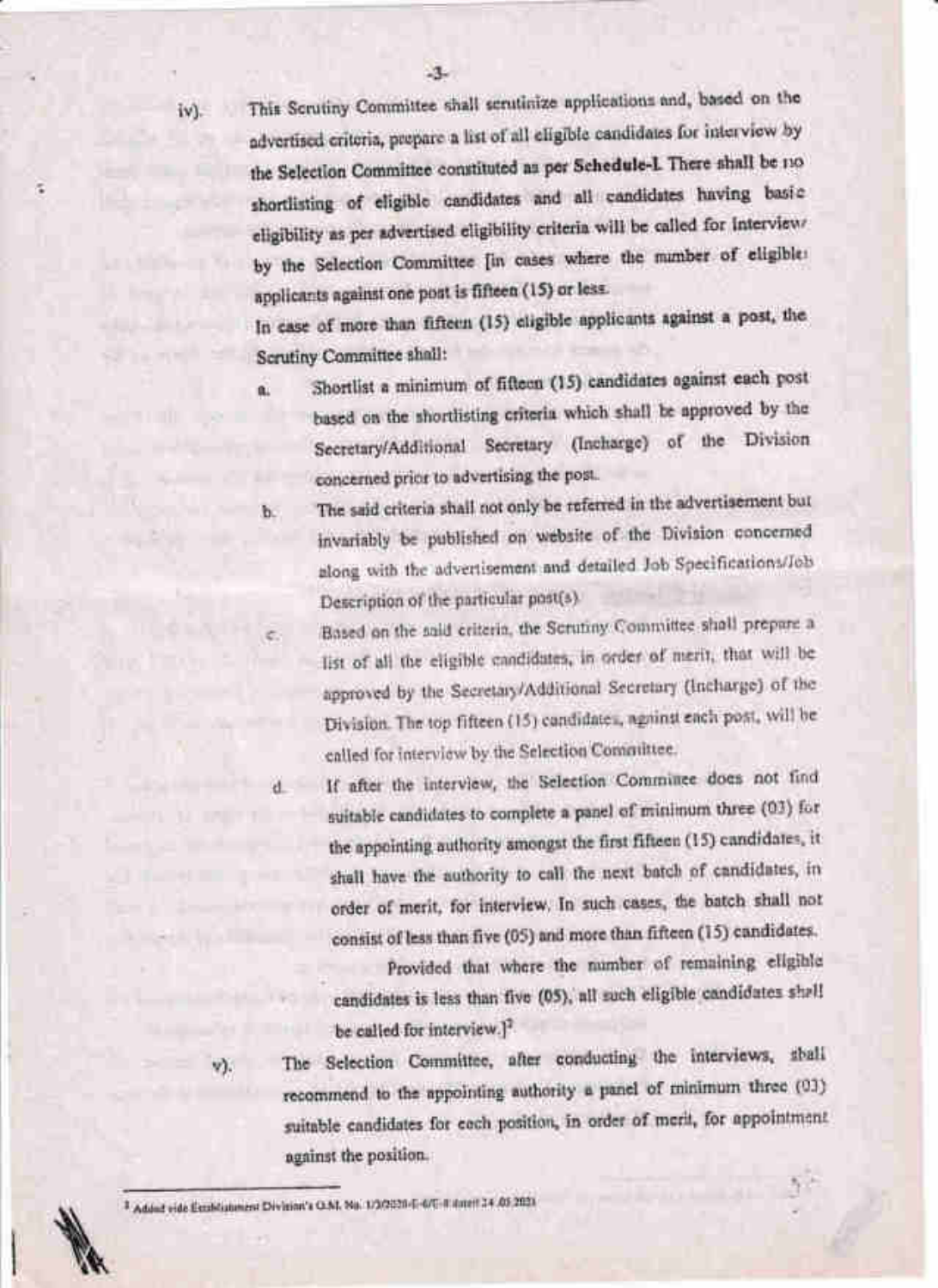$v_i$ ).

 $V(x)$ 

While submitting the case to the appointing authority, the necessary documents, e.g. sanction of post(s), advertisement, list of all eligible candidates duly signed by the Scrutiny Committee, original score sheet and minutes of the meeting of the Selection Committee duly signed shall invariably be annexed with the summary moved for the purpose.

The summary for the Prime Minister in the matter shall invariably be moved through Establishment Division, without fail, and in case of submission of an incomplete case, the Establishment Division shall have the powers to return the summary without seeking further orders of the Prime Minister

viii).

[In case, considering the particular requirements of any MP Scale Position(5), if the Ministry/-Division instead of issuing open advertisement. of the post intends to opt for headhunting against the said position (s), it may do so with prior approval of the Minister Incharge concerned by hiring the services of a professional head hunting firm, through a competitive process).

#### **Contract Extension:** ¢,

ii.

The appointment in MP Scales shall initially be for a period of three (03). years which will be extendable for a maximum period of two (02) years. on annual basis subject to satisfactory performance evaluation of the incumbent by the Performance Evaluation Committee provided in Schedule-II.

 $-6$ 

All Ministries / Divisions shall invariably initiate cases for extension of the contract not less than three (03) months before the expiry of contract. The cases for extension with less than three (03) months to the expiry of contract may not be entertained and the Ministries should initiate the process of recruitment afresh as per procedure given in para-3. In such cases, the Ministries / Divisions shall ensure the completion of the process before the expiry of the contract of the incumbent.

Bi)

The concerned Ministries / Divisions shall evaluate the performance of the employees in MP Scales annually as per criteria given in Schedule-II.

iv).

These Performance Evaluation Reports shall be placed before the Performance Evaluation Committee for review / consideration at the time of contract extension.

3 Added vide Emphishment Division's O.M. No. 1/20100-E-6, dated 03.08.2000.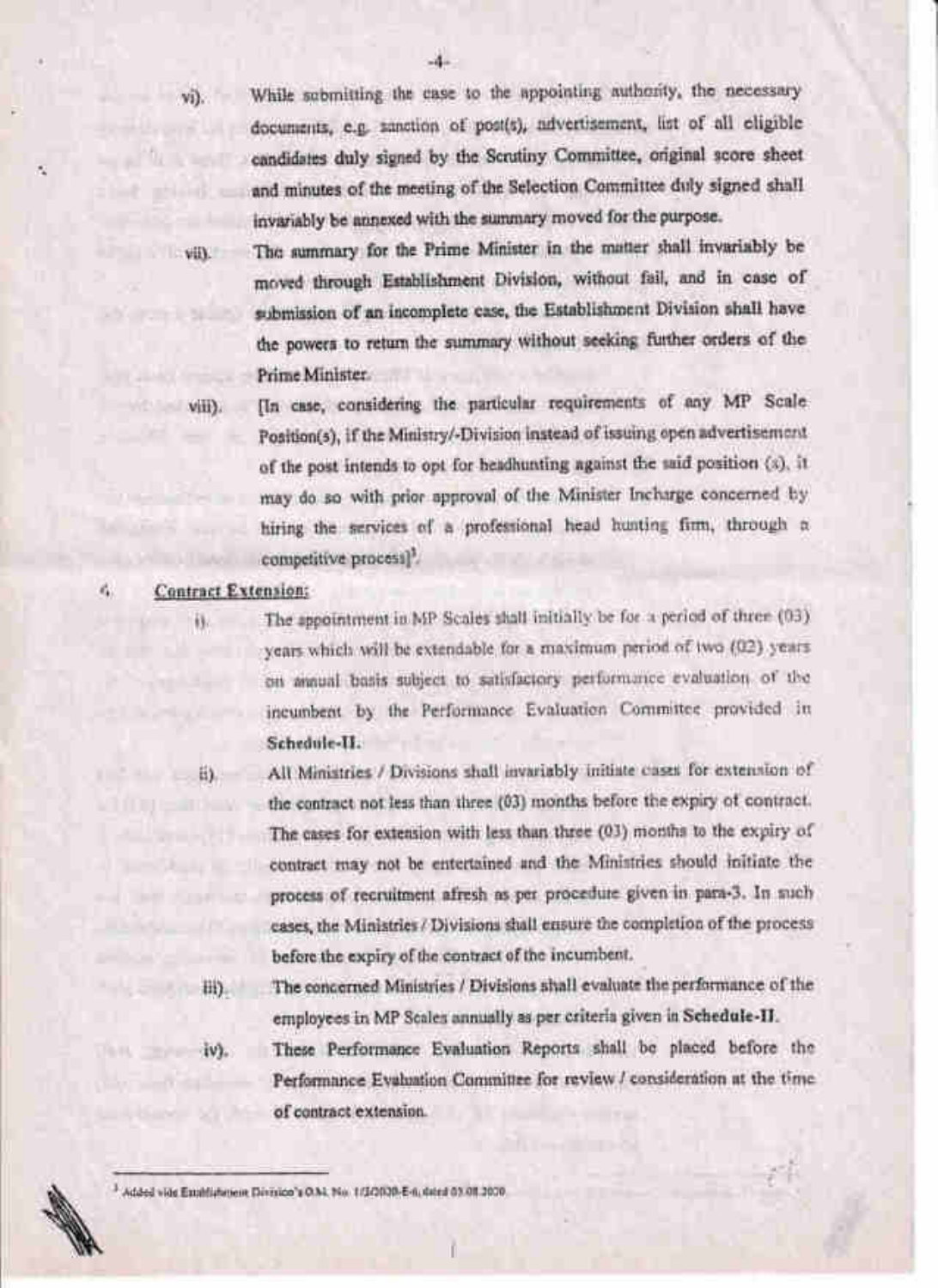The Ferformance Evaluation Committee subject to satisfactory performance review of the incumbent may recommend to the appointing authority for extension in the contract of the incumbent.

#### **Terms and Conditions:**  $5.$

V).

X

| S. No.           | Description                                                          | $MP-I$                                                                                                                                                                                                                                                                                                                                       | MP-II                                                                                                                                                                                                                                                                                                                                            | MP-III                                                                                                                                                                                                                                                                                                    |
|------------------|----------------------------------------------------------------------|----------------------------------------------------------------------------------------------------------------------------------------------------------------------------------------------------------------------------------------------------------------------------------------------------------------------------------------------|--------------------------------------------------------------------------------------------------------------------------------------------------------------------------------------------------------------------------------------------------------------------------------------------------------------------------------------------------|-----------------------------------------------------------------------------------------------------------------------------------------------------------------------------------------------------------------------------------------------------------------------------------------------------------|
| 1.               | Required<br>Educational<br><b>Oualification</b><br>and<br>Experience | Ph.D m relevant subject(s)<br>$\mathbf{I}^{\mathbf{A}}$<br>with 14 years 1<br>professional experience or<br>relevant<br>in<br>Masters<br>subjec(s) with 18 years-<br>experiences in the relevant<br>field                                                                                                                                    | relevant<br>in<br>D<br>Ph.<br>10<br>with<br>subject(s)<br>1 <sup>5</sup> professional<br>years [<br>experience<br>in the relevant field or<br>relevant<br>in.<br>Masters<br>subject(s) with 14 years-<br>experience in the relevant<br>field.                                                                                                    | relevi<br>in<br>Ph.<br>D<br>subject(s) with 06 yea<br>profession<br>experience<br>in the relevant field<br>relevi<br>Masters<br>īn<br>subject(s) with 10 yea<br>experience in the releva<br>field.                                                                                                        |
| $\overline{z}$ . | Age Limit                                                            | Maxinum=62<br>(to be calculated as on the<br>closing date of submission<br>of applications)                                                                                                                                                                                                                                                  | p8<br>Maximum=62<br>(to be enleulated as on the<br>closing date of submission<br>of applications).                                                                                                                                                                                                                                               | P<br>Maximum=62<br>(to be calculated as on)<br>closing date of submits.<br>of applications)                                                                                                                                                                                                               |
| 3                | Tenure of<br>contract                                                | Initialy for a period of<br>three (03) years further<br>exterdable for a maximum<br>period of two (02) years on<br><b>bagis</b><br>(yearly)<br>Itinna<br>satisfactory<br>subjet.<br>to<br>perfermance.                                                                                                                                       | Initially for a period of<br>three (03) years further<br>extendable for a maximum.<br>period of two (02) years on<br>basis<br>(yearly)<br>leuma<br>satisfactory<br>subject.<br>$10^{\circ}$<br>performance.                                                                                                                                      | Initially for a period<br>three (03) years furt<br>extendable.<br>10t<br>maximum period of 1<br>$(02)$ years on ann<br>(yearly) basis subject<br>satisfactory performanc                                                                                                                                  |
| ĸ.<br>m          | Termination<br>of contract                                           | On empletion of tenure or<br>one nonth's notice from<br>In case of<br>eithe side.<br>notice by the concerned<br>Minisry/Division, it shall<br>be after upproval of the<br>appointing authority. In<br>care of proceedings under<br>pan-6 (viii & ix) of the<br>pelicy ibid, the condition<br>of one month's notice shall<br>not be required. | On completion of tenure or<br>one month's notice from<br>In case of<br>either side.<br>notice by the concerned<br>Ministry/Division, it shall<br>be after approval of the<br>appointing authority. In<br>case of proceedings under<br>para-6 (viii & ix) of the<br>policy ibid, the condition<br>of one month's notice shall<br>not be required. | On completion of ten<br>or one month's not<br>from either side. In c<br>of notice by the correm<br>Ministry/Division, it sl<br>be after approval of<br>appointing authority.<br>case of proceedings un<br>para-6 (viii & ix) of<br>policy ibid, the condit<br>of one month's no<br>shall not be required. |

<sup>4</sup> Words "Past qualification" deleted vide Establishment Division's O.M. No. 1/3/2020-21-4, dated 01.08.2020

- <sup>3</sup>Words "Post qualificatior" deleted vide shows referred Q.M. dwed 05 08.2020.
- <sup>6</sup> Words "Post qualification" deleted vide above referred O.M. dated 05.08.2020.
- Words "Minimum age=45" deleted vide above referred O.M. dated 05.08.2020.
- \*Wards "Minimum age=40" deleted vide above seferred CLM dired 05 08 2020
- \*Words "Aliaimons aggreSY" debted vide above or formd (1 Mi dated to 108 2020

-5.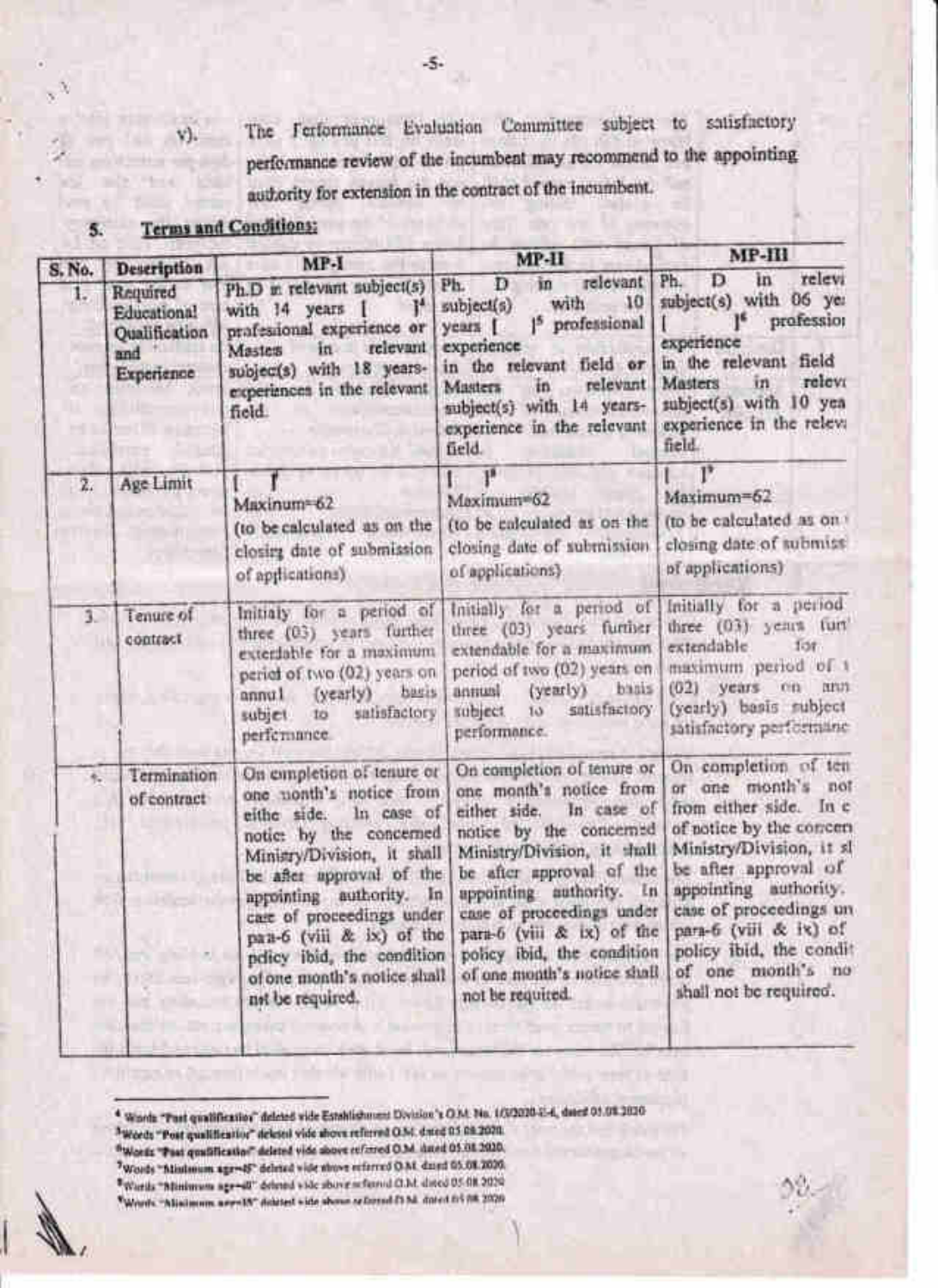| 5. | Leave                   | The incumbent shall earn<br>leave on full pay @ 3 days<br>per month on annual basis<br>and the leaves earned shall<br>the<br>be availed<br>during<br>currency of the year. Title<br>of Leave will neither be<br>carried over to the next year.<br>in case of non-availing nor<br>will it be encashed. | The incumbent shall cars<br>leave on full pay @ 3 days<br>per month on annual basis<br>and the leaves earned shall<br>during the<br>availed<br>be<br>currency of the year. Title of<br>Leave will neither be carried<br>over to the next year in case<br>of non-availing nor will it be<br>encashed. | The incumbent shall e<br>leave on full pay @<br>days per month on ann<br>basis and the lea<br>camed shall be avai<br>during the currency<br>the year. Title of Le.<br>will neither be carr<br>over to the next year<br>case of non-availing<br>will it be encashed. |  |
|----|-------------------------|-------------------------------------------------------------------------------------------------------------------------------------------------------------------------------------------------------------------------------------------------------------------------------------------------------|------------------------------------------------------------------------------------------------------------------------------------------------------------------------------------------------------------------------------------------------------------------------------------------------------|---------------------------------------------------------------------------------------------------------------------------------------------------------------------------------------------------------------------------------------------------------------------|--|
| 6. | Discipline              | As applicable in case of<br>contract employees.                                                                                                                                                                                                                                                       | As applicable in case of<br>contract employees.                                                                                                                                                                                                                                                      | As applicable in case o<br>contract employees.                                                                                                                                                                                                                      |  |
| 7. | Appointing<br>Authority | Prime Minister<br>the<br>on<br>the<br>recommendations<br>$\alpha$ f<br>Selection Committee.<br>extension<br>Annual<br>in<br>contract will also be given<br>by Prime Minister<br>cm<br>recommendations<br>of<br>Evaluation<br>Performance<br>Committee.                                                | Minister<br>the<br>Prime<br>on<br>recommendations<br>0 <sup>7</sup><br>the<br>Selection Committee.<br>Annual extension in contract<br>will also be given by Prime<br>Minister<br><b>OII</b><br>of<br>recommendations<br>Evaluation<br>Performance<br>Committee.                                      | Prime Minister on<br>recommendations of<br>Selection Committee.<br>extension<br>Annual<br>also:<br>will<br>contract<br>given by Prime Mini<br>on recommenditions<br>Performance Evaluat<br>Committee.                                                               |  |

#### 6. Miscellaneous:

- Unless any other law/ rules, for the time being in force, pravide otherwise, regular ü. Civil Servani / Government Servants shall not be substantively posted against MP Senie Positions
- Civil Servants / Government Servants may, however, subject to eligibility, apply 静. for these positions, through proper channel.
- Subject to provisions of (i) above, in case a Civil Servant/ Government Servant is iii). selected through competitive process against any such position, he/she shall either resign from Government Service or seek early retirement, severing his / her connection / lien with their parent cadre / Ministry /Division / organization, etc., before joining the MP Scale Position.
- iv). The persons being employed under MP Scales shall submit to the government an affidavit declaring their non-involvement in any other relevant business /job which may tantamount to conflict of interest.
- The persons already employed on MP Scale positions and are holding the MP v). Scale position on the date of commencement of this policy, shall henceforth be governed under the MP Scales Policy, 2020 in all matters including but not limited to tenure, performance evaluation and contract extension, etc. as the case may be. The tenure of the incumbents in all such cases shall be reckoned from the date of their initial appointment on MP Scale whether made through competitive process or otherwise [:

Provided that the tenure of appointment, as contained in the terms and conditions of the incumbent(s) determined at the time of their initial appointment, shall in no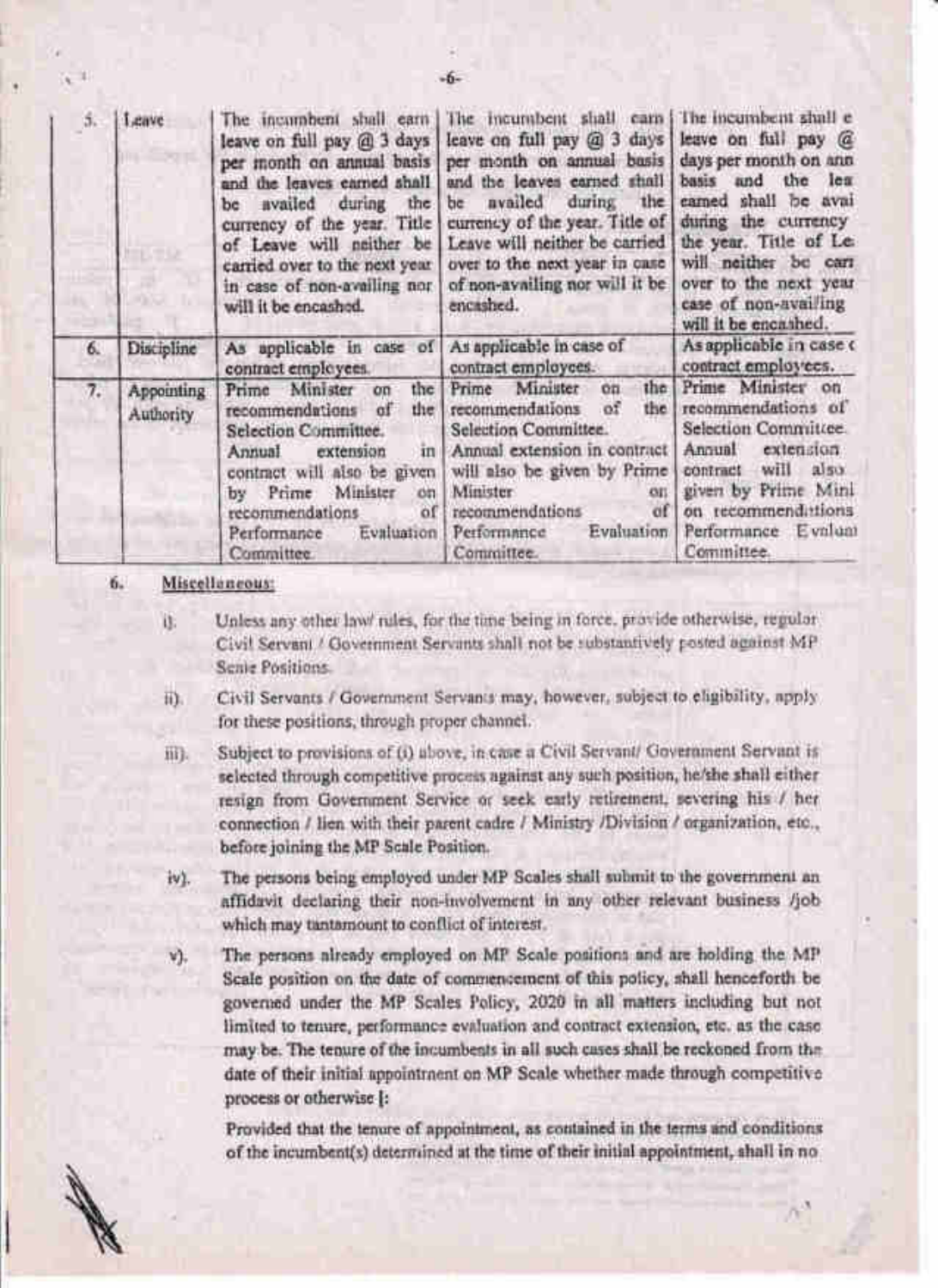case be construed to be automatically extended to three (03) years from the date of initial appointment of such incumbents:

Provided further that in such cases, where the Ministries/Divisions have already advertised the MP Stale positions prior to introduction of MP Scales Policy, 2020, the tenute of the post advertised shall remain the same contained in the MP Policy applicable at the time of the advertisement.]<sup>10</sup>

Current charge or additional charge of the positions of MP Scales may not be vi). granted to any regular civil / Government servants. However, in cases of Heads of Autonomous bodies / Semi-Autonomous bodies, Executive/Attached Department, Regulatory Authorities, Corporations, Commissions and Companies etc. where the situation necessitates, the additional charge may only be granted to a civil / government servant of equivalent grade as given in Schedule-III with approval of the appointing authority for a maximum period of three (03) months only. No extra remuneration will be given to the officer holding the additional charge other chan additional charge allowince as determined by Finance Division from time to time.

- After completion of one tenure of 3/4/5 years [under this policy or the policy vii). dated 18.08.1998]<sup>11</sup>, as the case may be, the incumbent shall be eligible to compete afresh against any MP Scale position, subject to meeting the advertised criteria.
- Anytime during currency of initial or extended tenure, the performance evaluation sim score of the incumbent falls in average or unsatisfactory category, the Secretary of the Division concerned / PAO may issue formal warnings to the incumbent MP-Scale bolder.
- If satisfied with the valid reasons (unsatisfactory performance or evidence of  $(x)$ financial or moral turpitude against the incumbent), the concerned Secretary, if deems fit and after fulfilling the formalities of disciplinary proceedings, may initiate a summary seeking approval of the Prime Minister for pre-mature termination of contract through Establishment Division.
- In case of financial corruption or any other criminal charge, the references may  $(\chi)$ also be filed with the relevant Law Enforcement or Anti-Graft Agencies.
- Such person(s), who has been removed from Government Service or from an MP xi). Scale Position due to unsatisfactory performance or on account of moral & financial turpitude, shall not be eligible to apply for any MP Scale position. All Ministries/Divisions shall inform Establishment Division of all such cases and Establishment Division shall maintain a negative list of all such disqualified persons which shall be circulated amongst all concerned Ministries/Divisions, from time to time.
- The policy shall only be applicable on statutory bodies, including regulatory, xii). authorities, in such cases, where recruitment rules or service regulations for such positions have not been prescribed under the respective statutes. Statutory authorities and other authorities/ organizations shall also be allowed to adopt the

٠Ŋ

 $-7-$ 

<sup>10</sup> Added vide Excellibroom Division's O.M. No. 1/2/2020-E-6, dated 16:09 2020

<sup>&</sup>lt;sup>13</sup> Added wife the above referred O.M. dated 16.59.1020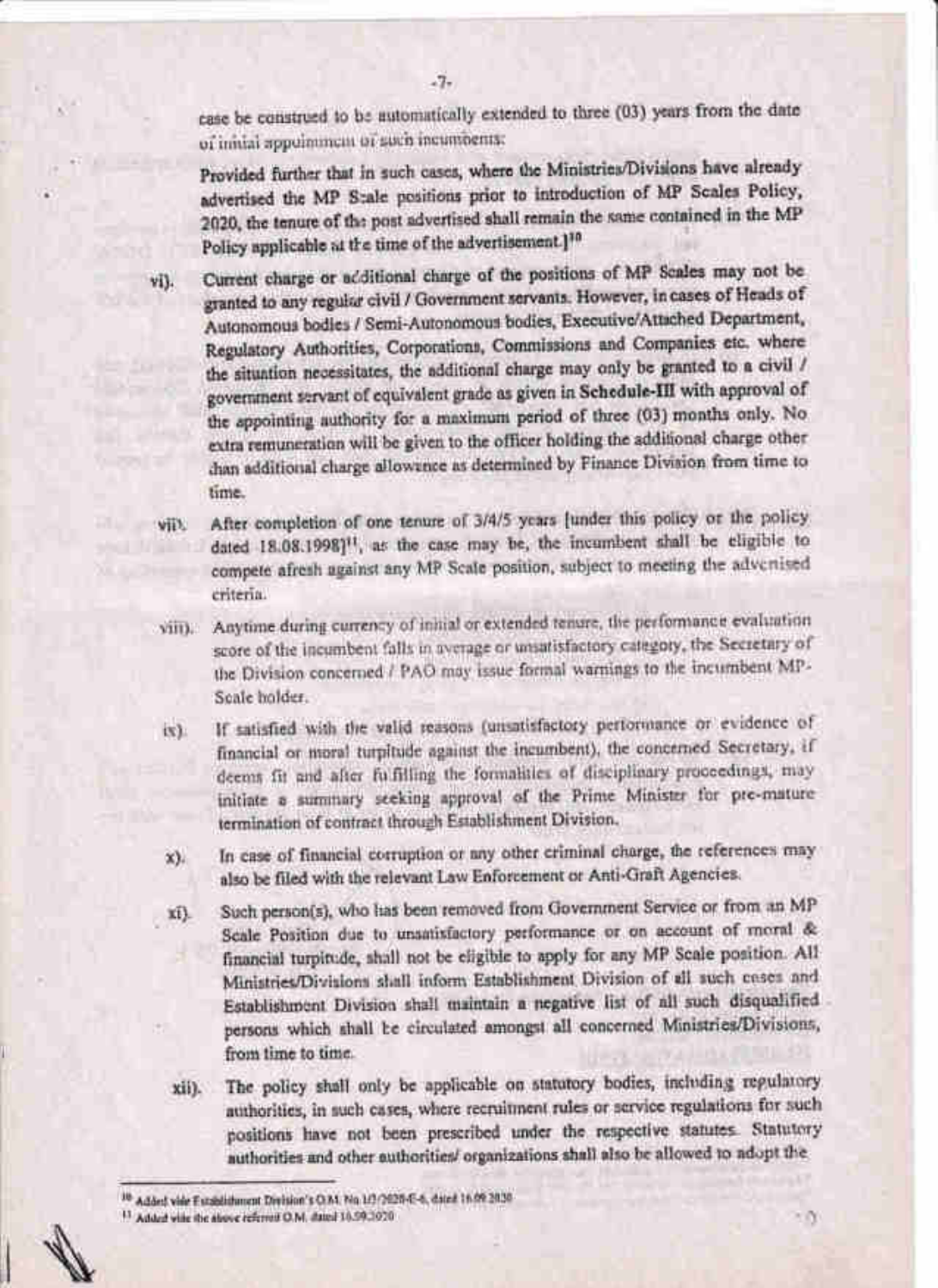instant policy, with approval of the authority competent to do so, while remaining within their statutory mandate.

- tiii) The MP Scales shall also be used as benchmark scales for determination of terms and conditions of other positions in statutory bodies like FPSC, FST, OGRA, NEPRA, etc., with approval of the respective authorities competent to approve terms and conditions of such posts. In such cases, the other provisions of the MP Scale Policy, 2020 shall not apply.
- xi)-A.[I] keeping in view the specific requirements for any particular position(s), any Maistry/ Division intends to modify or change the "Required Educational Qulification and Experience", a Summary for the Prime Minister shall be moved fo the purpose, through Establishment Division, by giving therein full ju:ification of the case; Provided that any such case shall invariably be moved pror to advertising such a position<sup>12</sup>.
- xiv)-B.[Hor to submission of the case for orders of the Prime Minister, in terms of subr a (xiv)-A above, the Division concerned shall send the case to Establishment I vision for consideration and recommendations by the Committee consisting of te following:
	- a) Secretary, Establishment Division (Convener)
	- b) Secretary, Cabinet Division.
	- e) Secretary, Finance Division
	- d) Deputy Chairman, Planning Commission
	- e) Secretary, Law and Justice Division
	- f) Any member to be co-opted by the Committee]<sup>11</sup>
- All previous Office Memorandums / policy instructions, issued by Finance and  $w \in V$ Establishment Division from time to time relating to MP Scale positions, shall stand repealed with immediate effect, in so far as these are inconsistent with the MP Scales Policy, 2020<sup>14</sup>.

(Zain Aziz)

Section Officer (E-VIII) Tele: 9102460

The Secretaries/Additional Secretaries Incharge, All Ministries/Divisions. Government of Pakistan. ISLAMABAD/RAWALPINDI

<sup>17</sup>Added vide Establishment Division's O.M. No. 1/5/2020-E-6, dated 05.08.2020.

<sup>&</sup>quot; Added vide Establishment Exivision's O.M. No. 1/2/2020-E-6 dated 12.01.2021

<sup>14</sup> Sub-pers (vis) renundered as Sub-pers (xv) vide Establishment Division's O KL 32+1-1/2020-E-6, dated 03 08 2020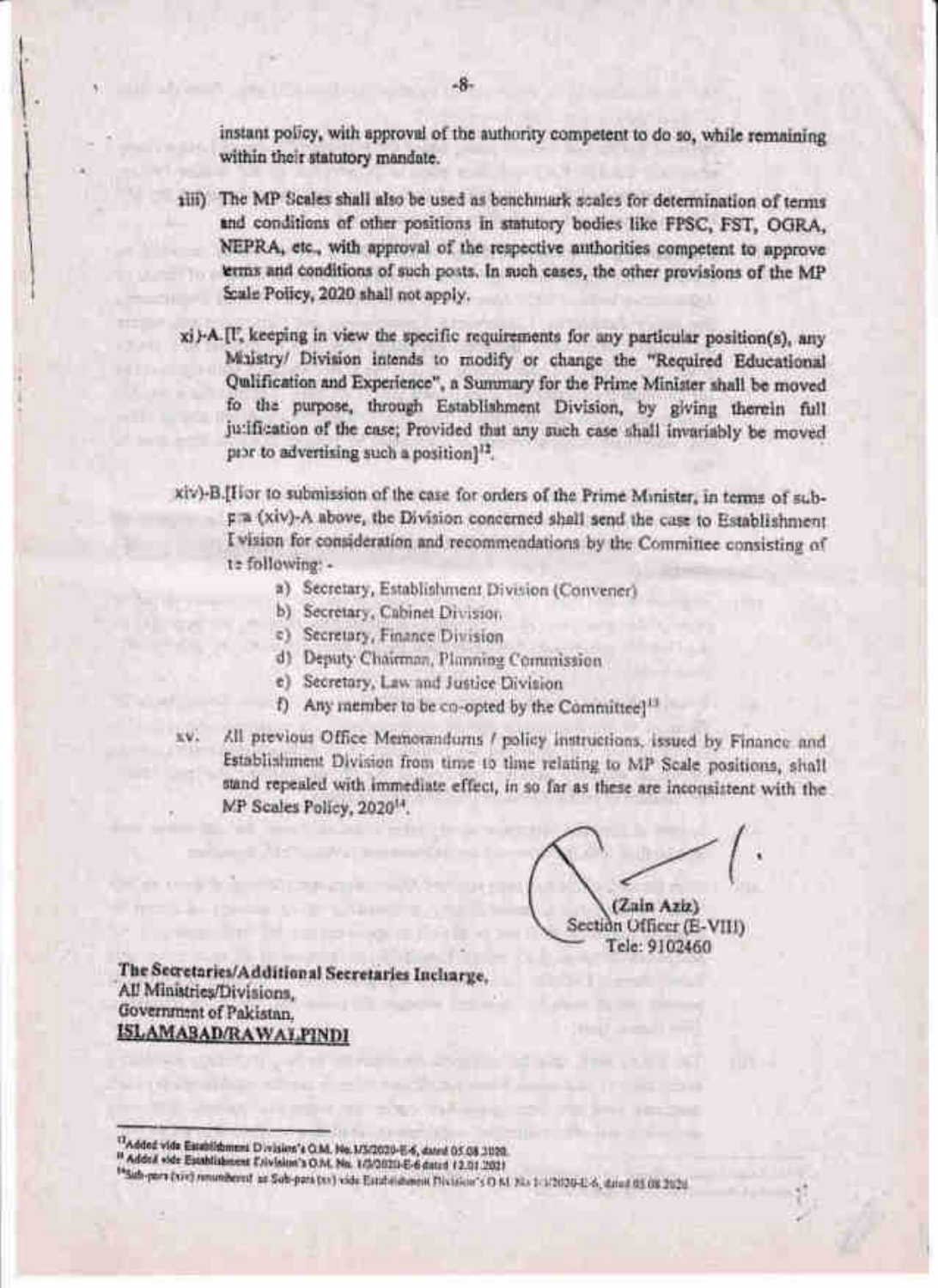## **SCHEDULE I**

### The composition of the Selection Committee will be as follows:

1.

| Minister In Charge / Minister of State<br>(Where the charge of a Ministry/Division is held by the Prime Minister,<br>the selection board shall be headed by a Federal Minister / Minister of<br>State /Adviser to the Prime Minister / Special Assistant to the Prime<br>Minister, as nominated by the Prime Minister). | Chairman           |
|-------------------------------------------------------------------------------------------------------------------------------------------------------------------------------------------------------------------------------------------------------------------------------------------------------------------------|--------------------|
| Secretary of the concerned Division                                                                                                                                                                                                                                                                                     | Member             |
| Additional Secretary-II, Establishment Division                                                                                                                                                                                                                                                                         | Member             |
| Additional Secretary of the concerned Division or in case there is no<br>Additional Secretary in the Division, the Joint Secretary concerned.                                                                                                                                                                           | Member             |
| As given in para-2 of this schedule                                                                                                                                                                                                                                                                                     | Co-opted Member(s) |

#### Following members may be co-opted on case to case basis:  $2.$

| The non-executive Chairman of the Board of Directors or a senior   Co-opted Member<br>member of the Board of Directors of the institution in cases where such<br>Board exists. |  |
|--------------------------------------------------------------------------------------------------------------------------------------------------------------------------------|--|
| One expert having domain knowledge to be nominated by the Minister   Co-opted Member-<br>Incharge on recommendations of the Secretary concerned.                               |  |
| Head of Autonomous Body (In case of appointment in an autonomous   Co-opted Member<br>body).                                                                                   |  |

 $3.$ If appointments are to be made in Prime Minister's Office or the President Secretariat, the Secretary of the Division would mean the Cabinet Secretary.

 $-9-$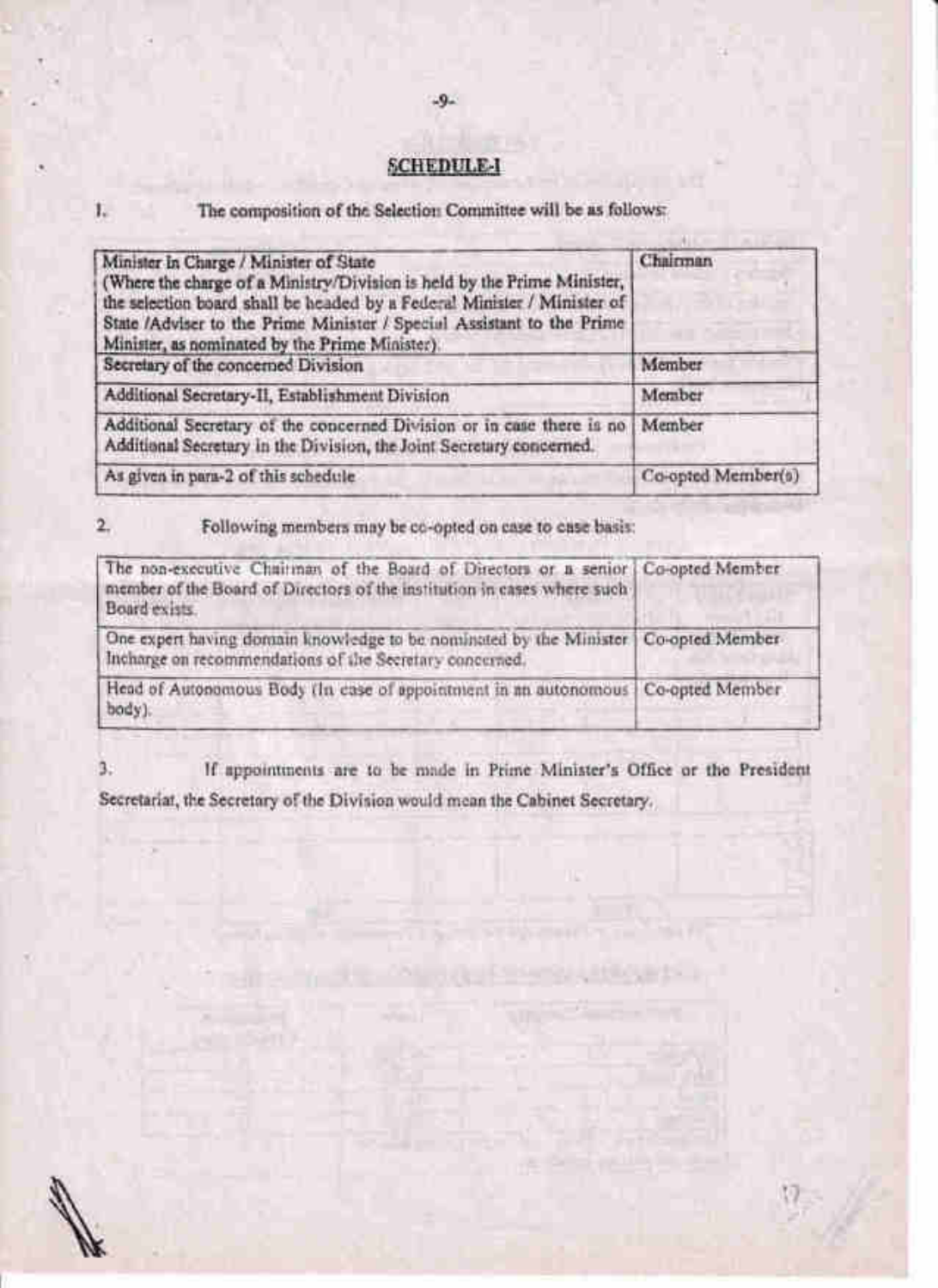### $-10-$

### **SCHEDULE-II**

The composition of the Performance Evaluation Committee will be as follows:

| Secretary Establishment Division                                                                 | Chairperson |
|--------------------------------------------------------------------------------------------------|-------------|
| Secretary Finance Division                                                                       | Member      |
| Secretary of the Administrative Division concerned                                               | Member      |
| Joint Secretary concerned of Establishment Division                                              | Secretary   |
| Aead of Autonomous Body concerned (if the post belongs to an Co-opted Member<br>autonomy s body) |             |

Performance Evaluation Criteria: The following template has been devised for  $\mathbf{z}$ olysetive assessment of performance on annual basis by the Performance Evaluation Committee. or each post of MP Scale:

| Major Tasks/<br><b>Key Retult</b><br>Areas (To be<br>taken from Job<br>Description) | Targe<br>(To be determined in<br>quantitative terms) | $\frac{a}{a}$ of<br>Target<br>Achieve<br>-d | Percentage Weightage<br>(May be allocated on the<br>basis of sensitivity of<br>each task) | % Score*<br>(Col.3 <sub>x</sub> )<br>Col.4 |
|-------------------------------------------------------------------------------------|------------------------------------------------------|---------------------------------------------|-------------------------------------------------------------------------------------------|--------------------------------------------|
|                                                                                     | 2                                                    |                                             | $\frac{1}{2}$                                                                             | s                                          |
| L1<br>1.2<br><b>bas</b>                                                             |                                                      |                                             |                                                                                           |                                            |
| 2.1                                                                                 |                                                      |                                             |                                                                                           |                                            |
| 2.2<br>eve.                                                                         |                                                      |                                             |                                                                                           |                                            |
|                                                                                     | Total                                                |                                             | 100                                                                                       |                                            |

# ANNUAL PERFORMANCE EVALUATION TEMPLATE

\*% age Score = Percentage weightage x Percentage target achieved

# CATEGORIZATION OF PERFORMANCE EVALUATION

| Performance Category                                            | Score        | Evaluation<br><b>Classification</b> |
|-----------------------------------------------------------------|--------------|-------------------------------------|
| Excellent                                                       | 90-100       |                                     |
| Very Good                                                       | 80-89        |                                     |
| Good                                                            | $70 - 79$    |                                     |
| Average                                                         | 60-69        |                                     |
| Unsatisfactory: Does not<br>meet<br>expectations and standards. | Less than 60 |                                     |

ī.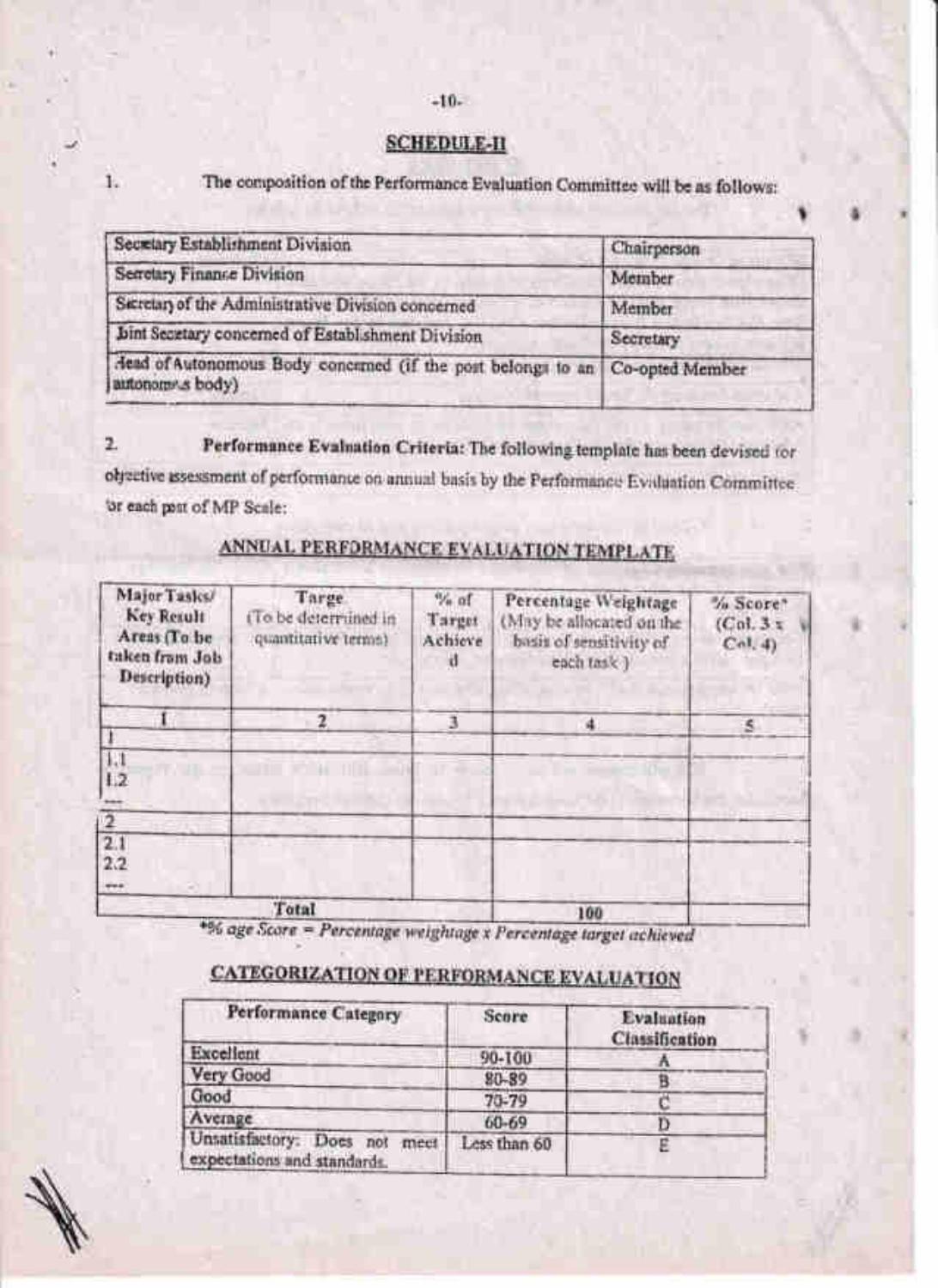3. The employee may be categorized ranging from "Excellent" to "Unsatisfactory" as per the table which will serve the purpose for retention or otherwise depending on the score achieved by the incumbents in their Performance Evaluation. The reporting channels for such posts in the setup are to be clearly identified by the MinistrylDivision concerned.

4' Establishment Divisions shall function as Secretariat of the performance Evaluation Comnrittee and the cases referred to the Cornrnittee shalt as far as possible be considered in forrnal meetings of the Commirtee. The mode of consideration of cases through circulation may only be an exception and shall not be a routine.

1

M,tlmr

Fl

'II-